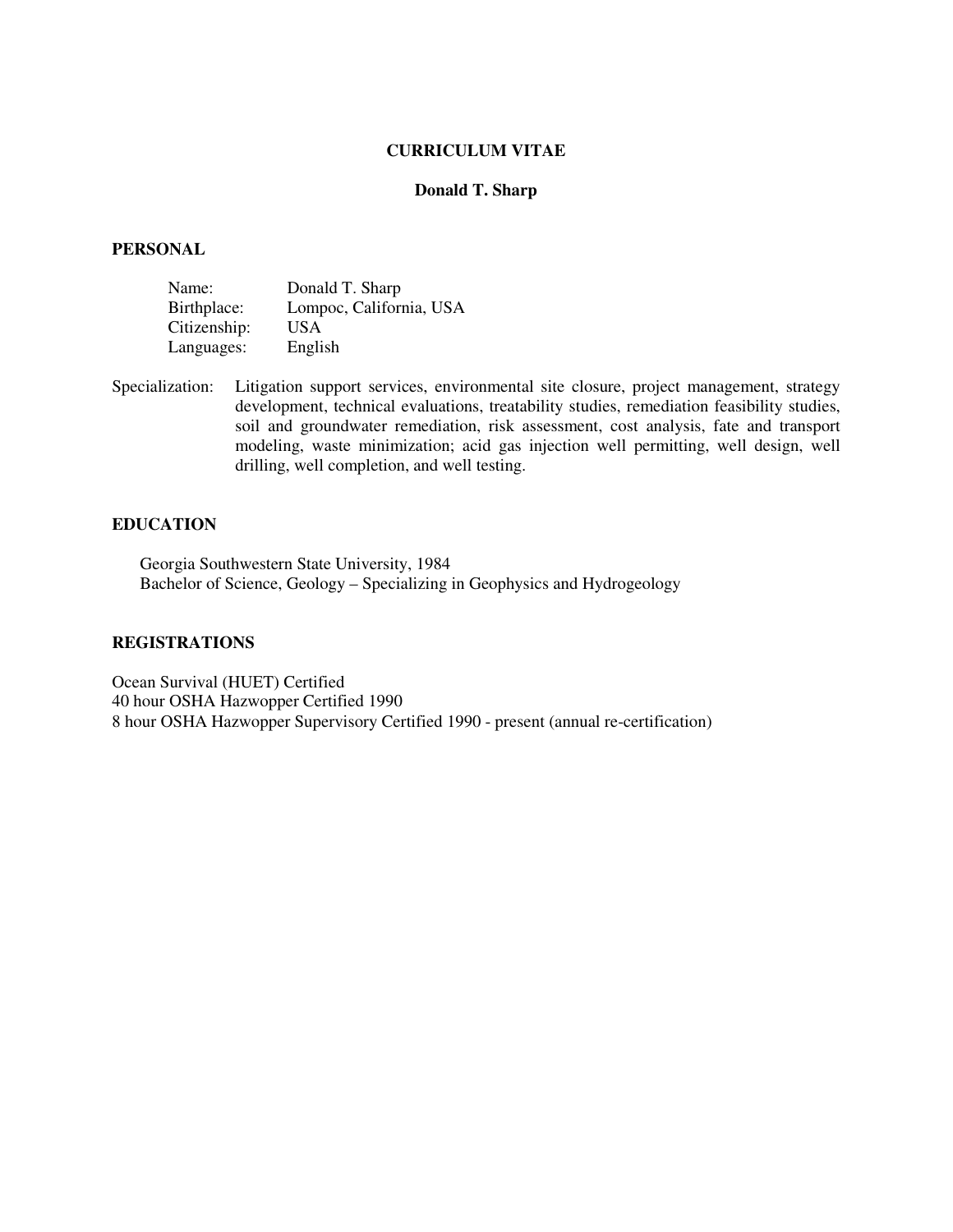# **EMPLOYMENT**

**February 2012 – Present Consulting Geologist Geolex, Inc. 500 Marquette Avenue NW, Suite 1350 Albuquerque, NM 87102** 

- 1. Evaluated the impacts to groundwater from an unknown source of condensate for a group of three responsible parties doing work under a KDHE Consent Order and Final Agreement. Conducted field work and prepared Comprehensive Investigation Report, Corrective Action Study, and routine Groundwater Monitoring Reports. Project is ongoing.
- 2. Provided litigation support for midstream oil and gas company to determine surface and subsurface liabilities from operations located on a 6,500 acre ranch over an 80 year period. Reviewed available aerial photographs, soil and groundwater data, available historical records, and company procedures to rebut and/or validated plaintiff's expert reports.
- 3. Provided well-site geological oversight for the installation of a 10,183 feet deep acid gas injection well near Maljamar, NM. Prepared daily geology reports for stakeholder review. Reviewed geology, picked formation tops and injection zone intervals, reviewed geophysical well logs, selected coring intervals, logged cores, reviewed laboratory core data, and selected perforation zones, completed and pressure tested well. Prepared regulatory notifications in compliance with the Application for Permit to Drill Conditions of Approval.
- 4. Prepared permit documents to recomplete an exempt oil field waste disposal well in south Texas. Negotiated the permit requirements with the Texas Railroad Commission and received approval to recomplete the well in a shallower oil free zone. Performed Company Man duties during the workover and completed the workover on time and without any lost time accidents or cost over runs.
- 5. Provided well-site geological oversight for the installation of a 6,650 feet deep acid gas injection well near Jal, NM. Reviewed geology, picked formation tops, prepared daily geology repots, reviewed geophysical well logs, selected coring intervals, logged cores, reviewed laboratory core data, and selected perforation zones, completed and pressure tested well. Prepared regulatory notifications in compliance with the Application for Permit to Drill Conditions of Approval.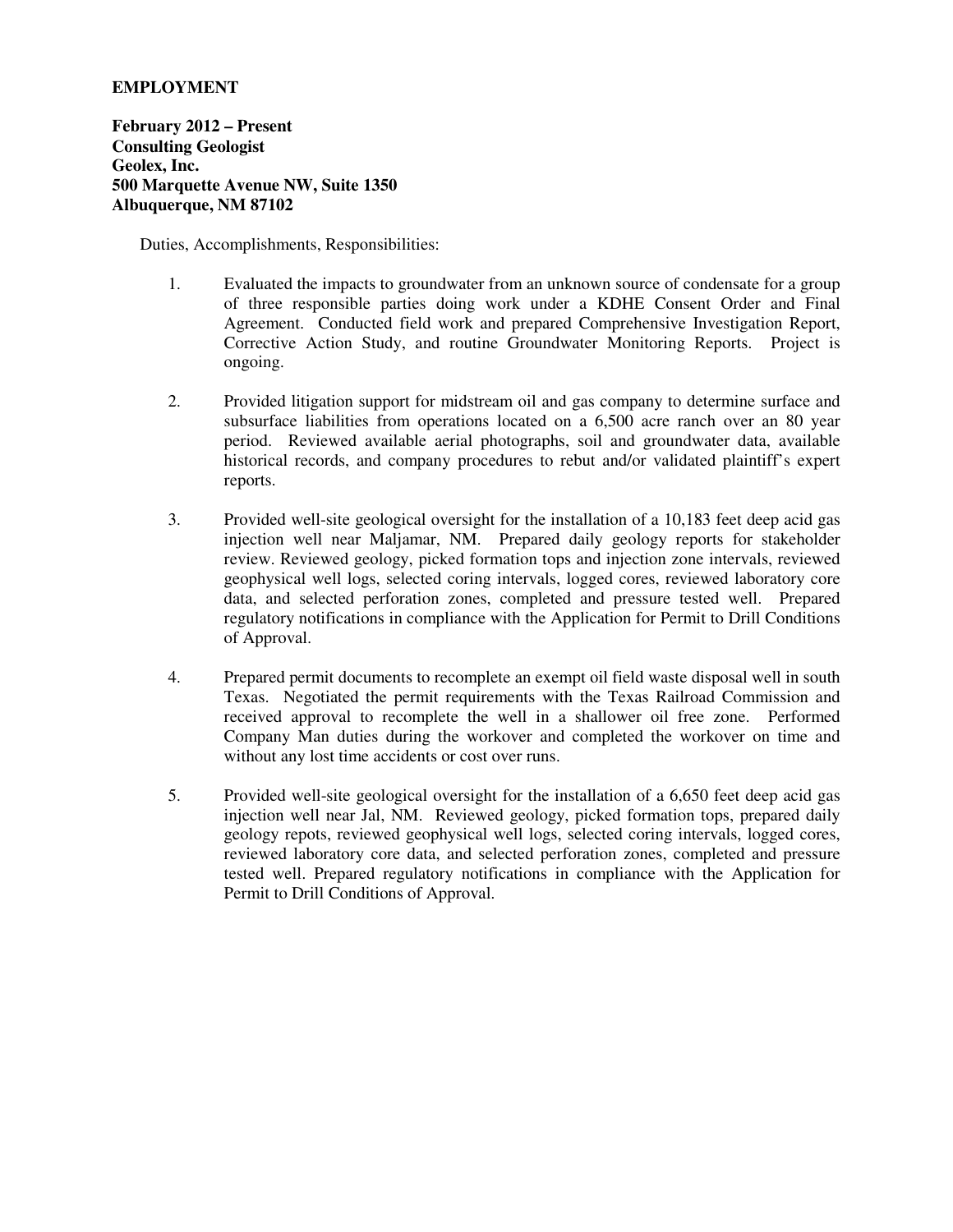Duties, Accomplishments, Responsibilities:

- 1. Performed engineering and construction of water resources environmental projects. Conducted business development activities and secured project teams. Performed technical evaluations and feasibility studies. Negotiated contracts with clients, vendors, and regulators. Supervised and conducted fieldwork. Prepared reports and design drawings.
- 2. Designed subsea flow line layout for deepwater GOM projects. Conducted geohazard evaluations to determine flow line, drill center, and PLET and PLEM locations.
- 3. Supervised well logging operations at shale gas drilling sites. Monitored drilling progress. Examined drill cuttings for lithology and hydrocarbon content. Prepared well logs and monitored drilling activities.. Calculated formation tops, Advised directional driller with identifying formation targets. Mentored others in geology and safety. Reported findings to stakeholders.

**February 2008 – March 2009 Supervising Engineering Specialist/Geologist Intecsea, LLP 15600 JFK Blvd. Houston, Texas 77032** 

- 1. Performed marine survey data acquisition. Team leader responsible for ensuring subsea data integrity, and efficiency of subsea survey data collection for deep-water oil and gas projects. Collected data using side-scan sonar, multibeam sonar, churp sub-bottom profiler, and magnetometer data. Reviewed, evaluated, and interpreted data to identify subsea geohazards. Determined subsea oil field layouts consisting of drill centers, PLETs, PLEMs, moorings, umbilicals, flowlines, and pipeline placement.
- 2. Supervised the construction of pig testing facility. Conducted pig testing to test pig flow through designed pipe configurations prior to use in subsea operations.
- 3. Conducted metrology and surveying operations to ensure jumper construction stands meet project specifications prior to building jumpers. All jumpers were installed in deepwater without incident.
- 4. Conducted construction management activities for the production of deep water pipelines and umbilicals associated with the building of a floating, production, storage and offloading facility for use in off shore Africa.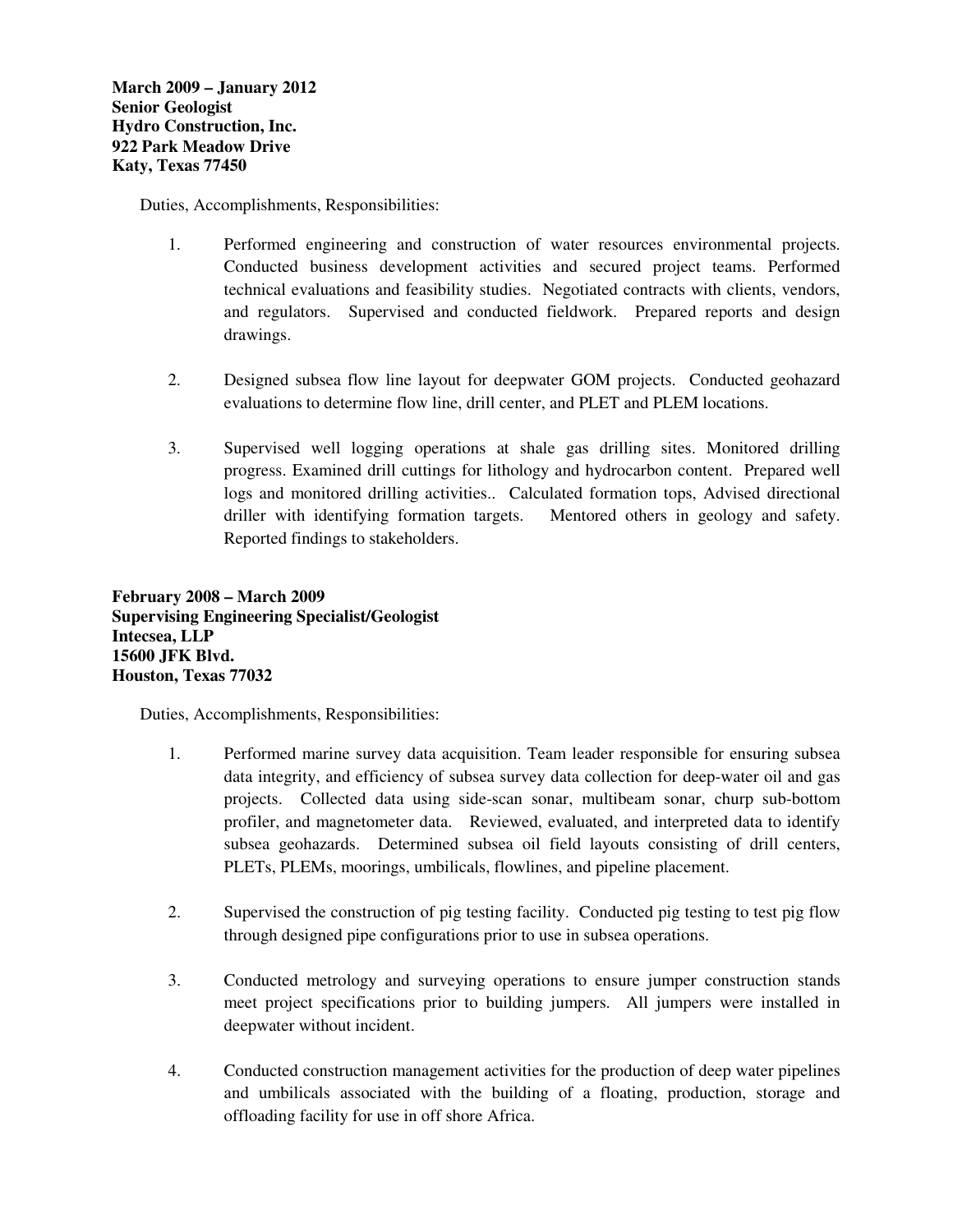5. Designed subsea flow line layout for deepwater GOM projects. Conducted geohazard evaluations to determine flow line, drill center, and PLET and PLEM locations.

**May 2005 - February 2008 Senior Project Manager Remedial Construction Services, LLP 9720 Derrington Road Houston, Texas 77064** 

Duties, Accomplishments, Responsibilities:

- 1. Provided oversight and project management activities for the remediation of 160 oil fields with project cost of over \$100 million. Developed project strategies to achieve remediation goals. Performed work using health based safety protocol and risk based remediation.
- 2. Evaluation, feasibility study and remediation of oil field waste pits. Calculated mass of impacted material and determined remedial options and costs. Scheduled work, tracked progress and reported to stakeholders.
- 3. Provided oversight and project management activities for the restoration of a closed coal mine in south Texas. Conducted mass grading and large earth moving work to mitigate erosion and established erosion control.
- 4. Obtained closure of underground storage tank removal and remediation projects. Assess soil and groundwater and conducted risk based corrective action to gain closure. Negotiated with regulatory authorities for closure.

**January 1996 - May 2005 Principal Geologist AGES, Inc. 222 Stage Drive Corpus Christi, Texas 78418** 

- 1. Founded and operated environmental consulting business. Supervised project teams, trained and mentored staff in technical skills and leadership. Performed and supervised performance of Phase I and II ESAs, report preparation, cost estimates, health and safety plans, feasibility studies, remedial action plans, O&M plans, and closure plans for over 1,000 facilities.
- 2. Completed acquisition of over 500 UST projects. Completed soil boring and well installations. Collected and analyzed samples. Reviewed and interpreted well log data and determined subsurface characteristics. Completed hydrogeologic studies. Created geologic maps and cross sections. Performed computer modeling to determine hydrocarbon fate and transport. Designed, installed, operated and monitored soil and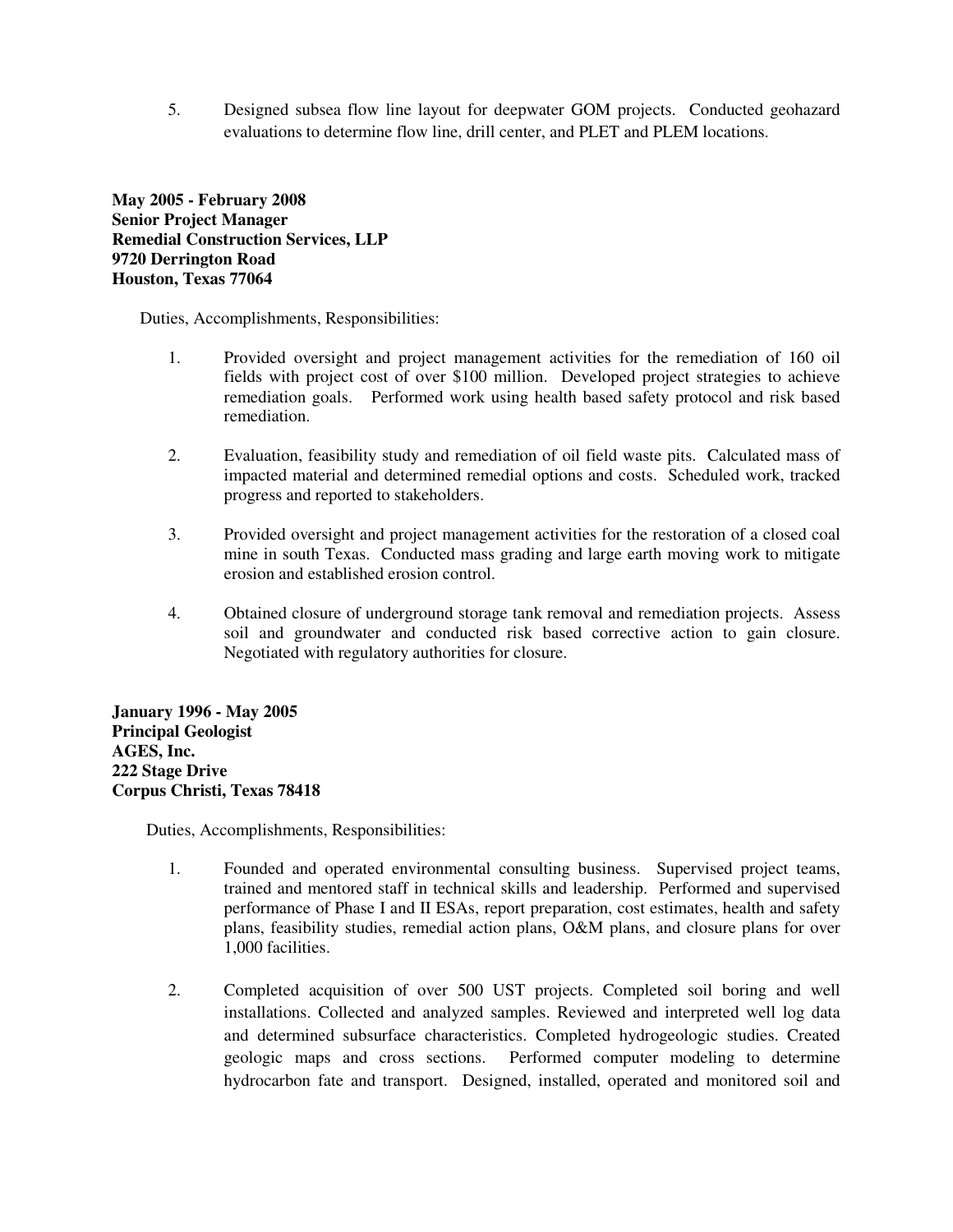groundwater remediation systems for fuels, solvents, and metals. Prepared Reports and negotiated with regulators to secure No Further Action Required letters.

- 3. Designed, installed, and operated 120 soil and groundwater remediation systems for one client. Interviewed, hired, and mentored team of scientists, engineers, and technicians. Worked with team to design remediation systems, procure equipment, schedule crews, track progress, and adjust plans and designs, as necessary.
- 4. Operated drilling Company. Prepared cost estimates and proposals. Sold jobs. Designed, drilled, and completed monitoring, extraction, vapor, and multiple zoned wells using mud rotary, air, and hollow stem auger methods. Analyzed well borehole gases and breathing zone gases using FID, PID, and GC, determined lithology and formations, and logged wells. Performed chemical analysis and aquifer studies. Managed profit and loss.
- 5. Managed the abatement and removal of petroleum pipelines, pump stations, compressor stations, and associated production facilities. Prepared proposals and cost estimates. Obtained permits. Prepared behavioral based health and safety plans. Determined manpower for projects. Selected project crew and equipment. Conducted meetings with stakeholders. Prepared forecasts, budgets, and reports.
- 6. Managed a tough proposal preparation deadline for subsurface investigations at 200+ facilities. Created program that extracted data from a database, incorporated data into a proposal template, and created cost estimates. Instructed team how to use program.
- 7. Completed installation of 100 cathodic protection systems. Prepared cost estimates, scheduled work, supervised installation, reviewed invoices, and collected receivables. Prepared chain orders, technical reports, and contracts. Determined man-hour loading for projects and selected project teams. Result: Project completed on schedule, within budget with minimal disruption to facilities.
- 8. Evaluated gasoline spill and developed groundwater transport model to determine potential impact to a downgradient swamp for a site on the National Priority List. Used fate and transport calculations combined with soil transport calculations and exposure pathway toxicology to determine risk to human health and the environment. Resulted in higher clean up level goals, lower remediation cost, and quicker site closure.
- 9. Conducted environmental compliance audits at industrial and petrochemical facilities. Audited each facility's environmental compliance records. Assisted with the implementation of remedies for deficiencies found during audits.
- 10. Removed asbestos, lead paint, universal waste, and underground storage tanks from 25 U.S. Army warehouse. Demolished warehouses and prepared site for new construction.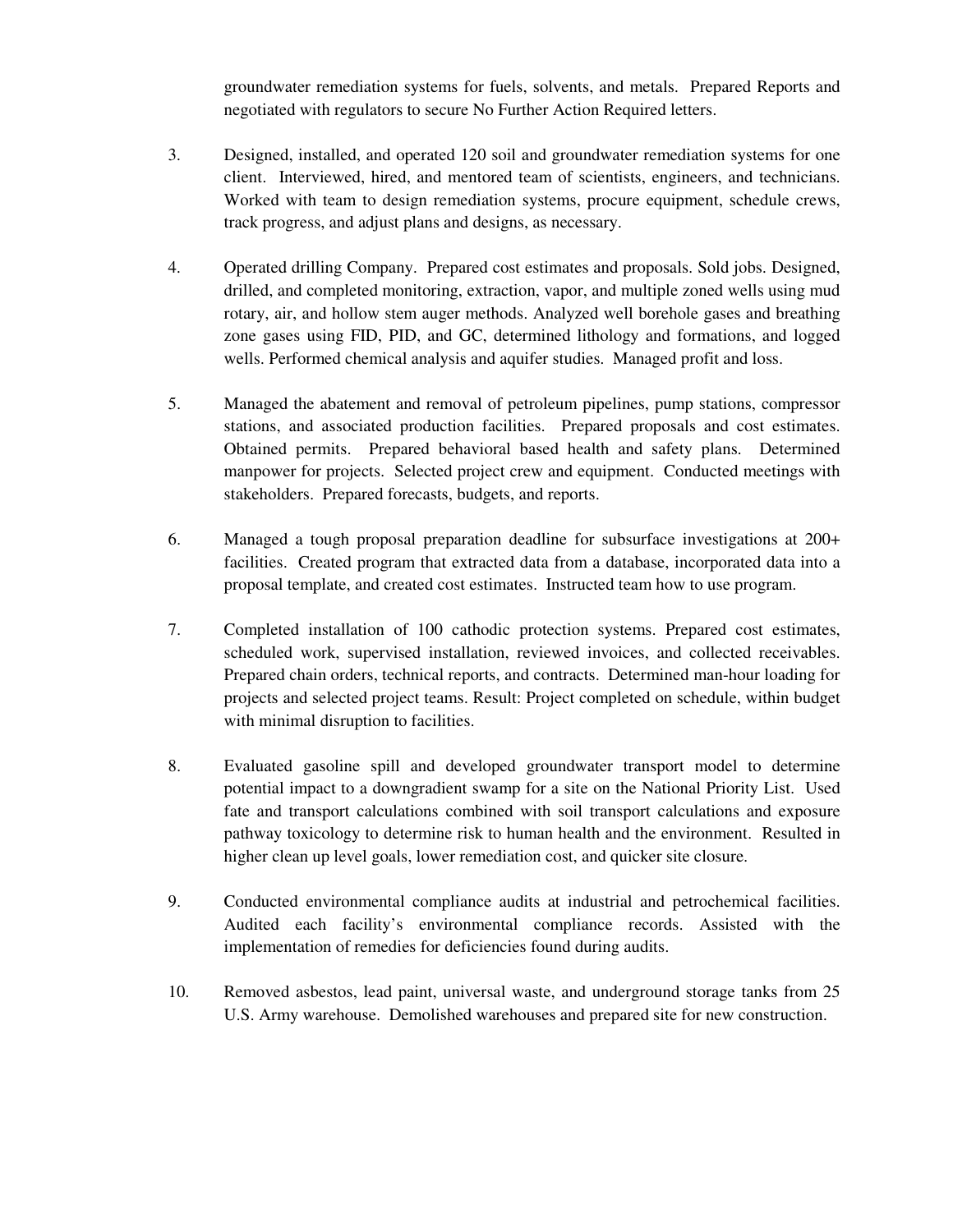- 1. Designed and implemented storage tank remediation program. Developed, documented, and implemented procedures for managing program. Worked with team to develop program that standardized bidding and award processes, hired and managed contractors, prepared, reviewed and approved technical reports, feasibility studies, technical product evaluations, design plans, and operation plans. Tracked costs, made forecasts, and managed expenditures. Reviewed pre-acquisition and divestiture environmental reports and provided recommendations. Reduced confusion and increased overall efficiency. Reduced total program cost substantially. Program model expanded to include large subsidiary with over 1500 locations. Team changed company's environmental image from reactive to proactive as viewed by the regulating agencies and public.
- 2. Developed and implemented project tracking and reporting system. Researched available technology and collaborated with project team on assigned duties. Tracked and managed projects with multiple project phases. Effectively managed multiple tasks at over 1,000 facilities.
- 3. Conducted construction and remediation activities for program. Conducted removal of tank systems, initial site characterization, additional assessments, remediation feasibility testing, remedial design and construction, and operations and maintenance. Acted as the liaison between the company and regulating authorities and gave presentations to the stakeholders on the progress of the programs, divestitures, acquisitions, and regulatory compliance.
- 4. Negotiated remediation plan with state authorities for substantial savings. Conducted additional assessment to further characterize the extent fuel impact at bulk fueling facility. Used an additional testing method to better characterize impacted areas. Mapped subsurface conditions to determine the location of highly contaminated areas. Modeled soil and groundwater to show remediation plan is a low risk. Negotiated with regulating authority to reduce the scope of work without compromising human health or the environment.
- 5. Stopped oil seeps from abandoned oil wells and mitigated the source of a 10-mile long soil slick in a trout stream. Conducted geological assessment of the area, modeled groundwater flow to stream, determined lithology from well logs and soil borings, determined the source of the seeps, and provided the remedy.
- 6. Characterized marine sediments for dock expansions throughout the Houston Ship Channel. Collected samples using a drilling rig and jack-up barge equipped with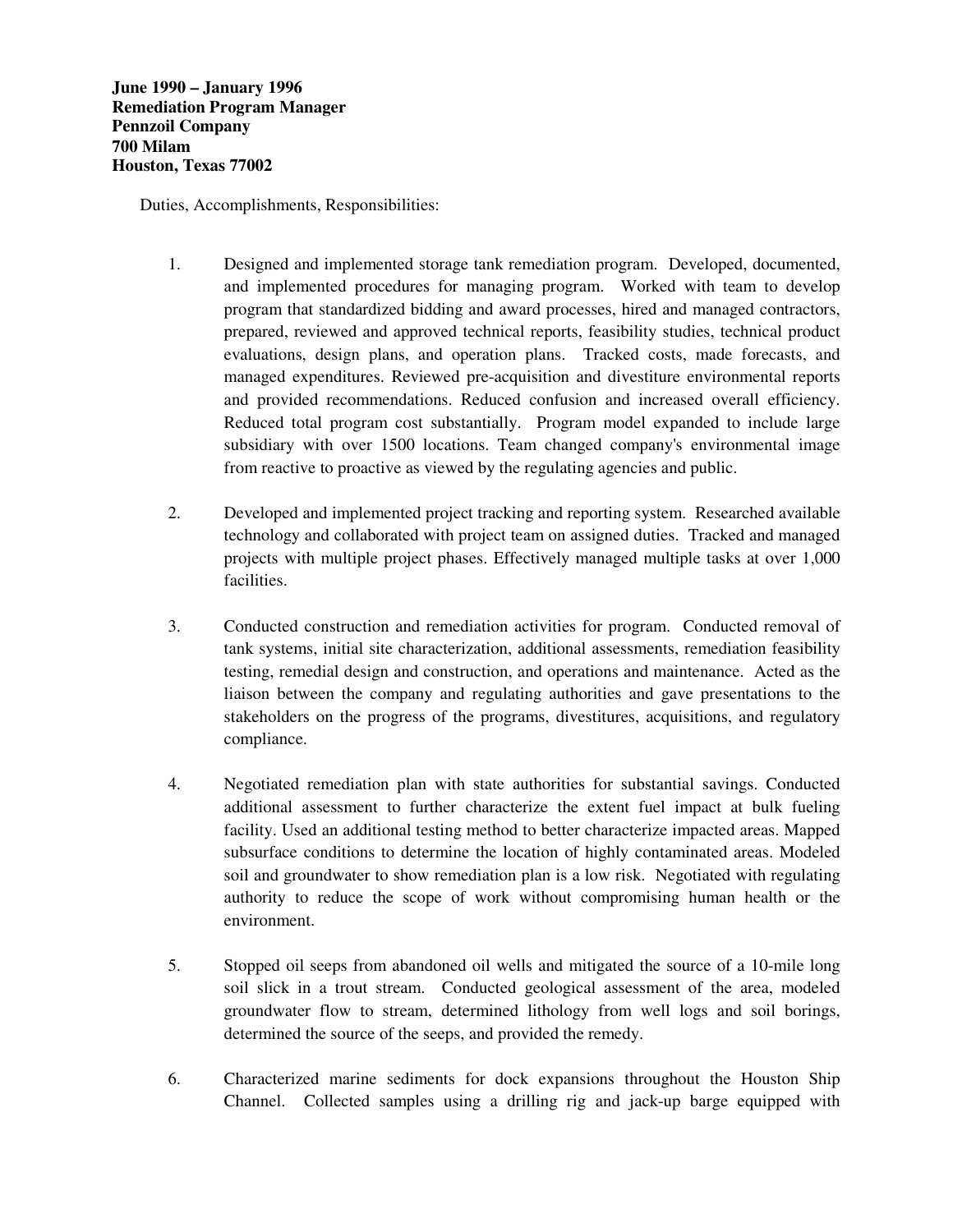sampling devices. Analyzed soil samples and prepared report for distribution to USACE. Prepared health and safety plan.

7. Performed oversight of mine reclamation project. Completed \$4-million in reclamation construction activities at a closed coal mine in South Texas. Developed cost estimates and proposals for yellow iron construction work. Prepared behavior based health and safety plans. Developed work plans and tracked progress. Responsible for profit and loss reports. Conducted meetings with stakeholders.

**June 1988 – June 1990 Senior Staff Geologist Levine\*Fricke, Inc. 1920 Main Street, Suite 750 Irvine, California 92714**

Duties, Accomplishments, Responsibilities:

- 1. Developed site assessment strategy for assessing impact from coal degasification operations at a formerly closed coal degasification plant. Installed and sampled groundwater monitoring wells and completed well logs and cross-sections.
- 2. Developed site assessment plans for remediation of a 10-acre oil spill. Excavated, evaluated and logged exploratory trenches to determine vertical and horizontal impact to site and surrounding orange orchard.
- 3. Installed and sample wells in interbedded sands and clays to assess impact to multiple zones by MEK and toluene released from a paint manufacturing facility. Installed wells in lower zones using conductor casing to assess damage caused by inadequately installed groundwater monitoring wells installed by others.
- 4. Conducted exploratory trenching to evaluate fault zone for mass grading project.
- 5. Assessed groundwater impact from a release of Chromium VI to groundwater at a wood treating facility near a school where the school water source had been impacted.

**August 1986 - June 1988 Specialist U. S. Army 1st Battalion, 58th Inf. Fort Benning, GA 31905**

Duties, Accomplishments, Responsibilities:

1. Conducted mechanized warfare field exercises. Responsible for tracking maintenance on mechanized motor pool.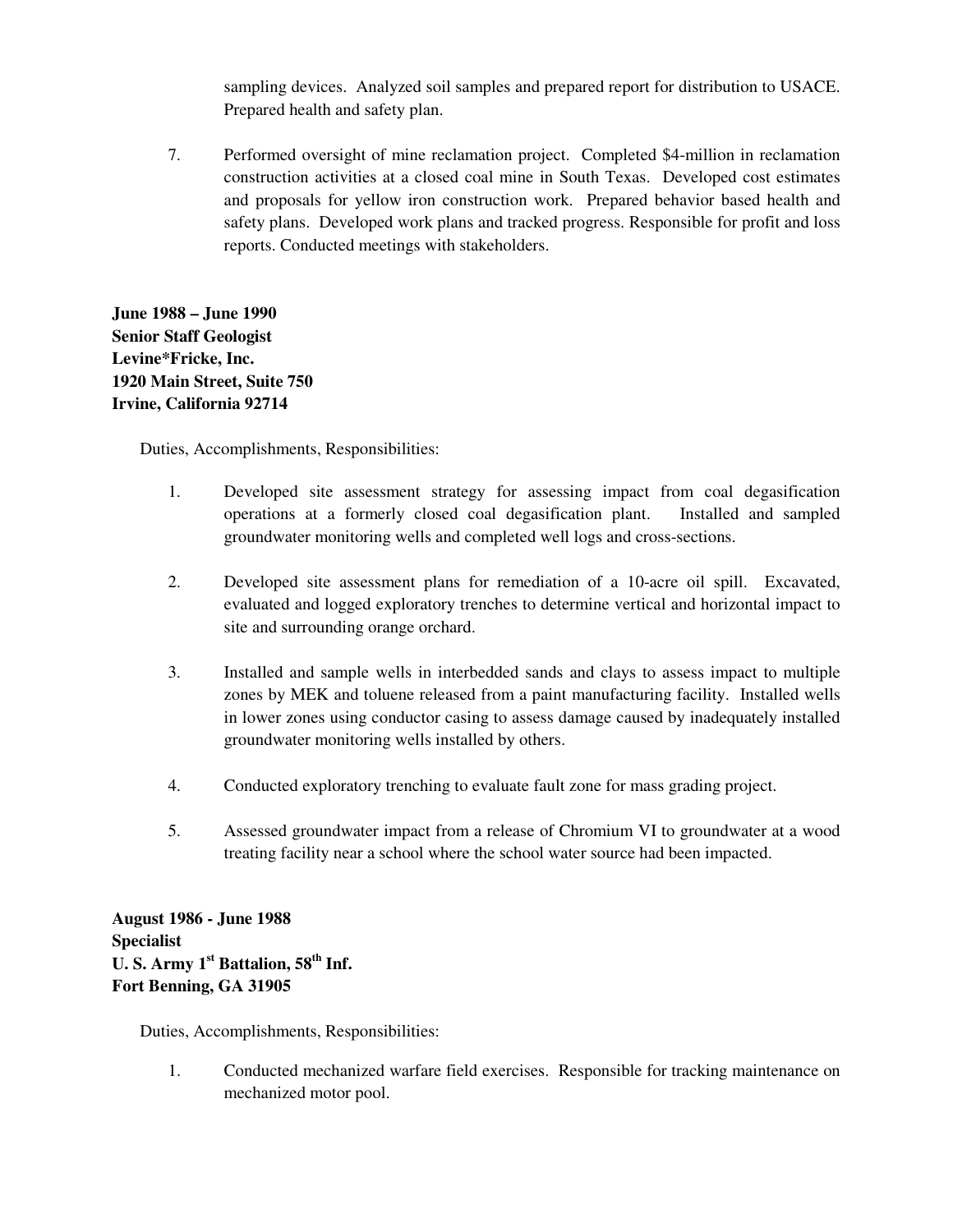2. Trained in artic warfare. Competed in 3 month long expert infantry competition.

**June 1984 – June 1986 Seismologist Seiscom Delta West Lake Center Houston, Texas 77450** 

Duties, Accomplishments, Responsibilities:

- 1. Trained in all field crew positions on shot hole and vibroseis crew in the acquisition of 2- D seismic data. Worked as a permit agent, seismic line surveyor, lineman, juggy, vibroseis operator, driller, shooter, recorder, and party manager.
- 2. Trained in processing 2-D seismic data for surveys on land and sea. Completed common depth point gathering and stacking.

**August 1982 – May 1984 Research Assistant (hydrogeology) Georgia Southwestern State University 800 Georgia Southwestern State University Drive Americus, Georgia 31709** 

Duties, Accomplishments, Responsibilities:

- 1. Conducted hydrogeologic field studies to determine fertilizer and pesticide migration in rural farmland. Completed field titrations for water hardness. Collected groundwater samples for laboratory analyses for sulfates, pesticides, and fertilizers for Georgia Natural Resources study.
- 2. Conducted Xray diffraction analyses of clay minerals for brick manufacturer to determine optimum temperature and kiln time for desired mineral content.

**May 1978 – August 1982 Technician Ocean Systems Park Ten Blvd. Katy, Texas 77450** 

Duties, Accomplishments, Responsibilities:

1. Assisted in the construction of diving bells and decompression chambers. Delivered equipment to job sites. Tended and repaired diving umbilical lines.